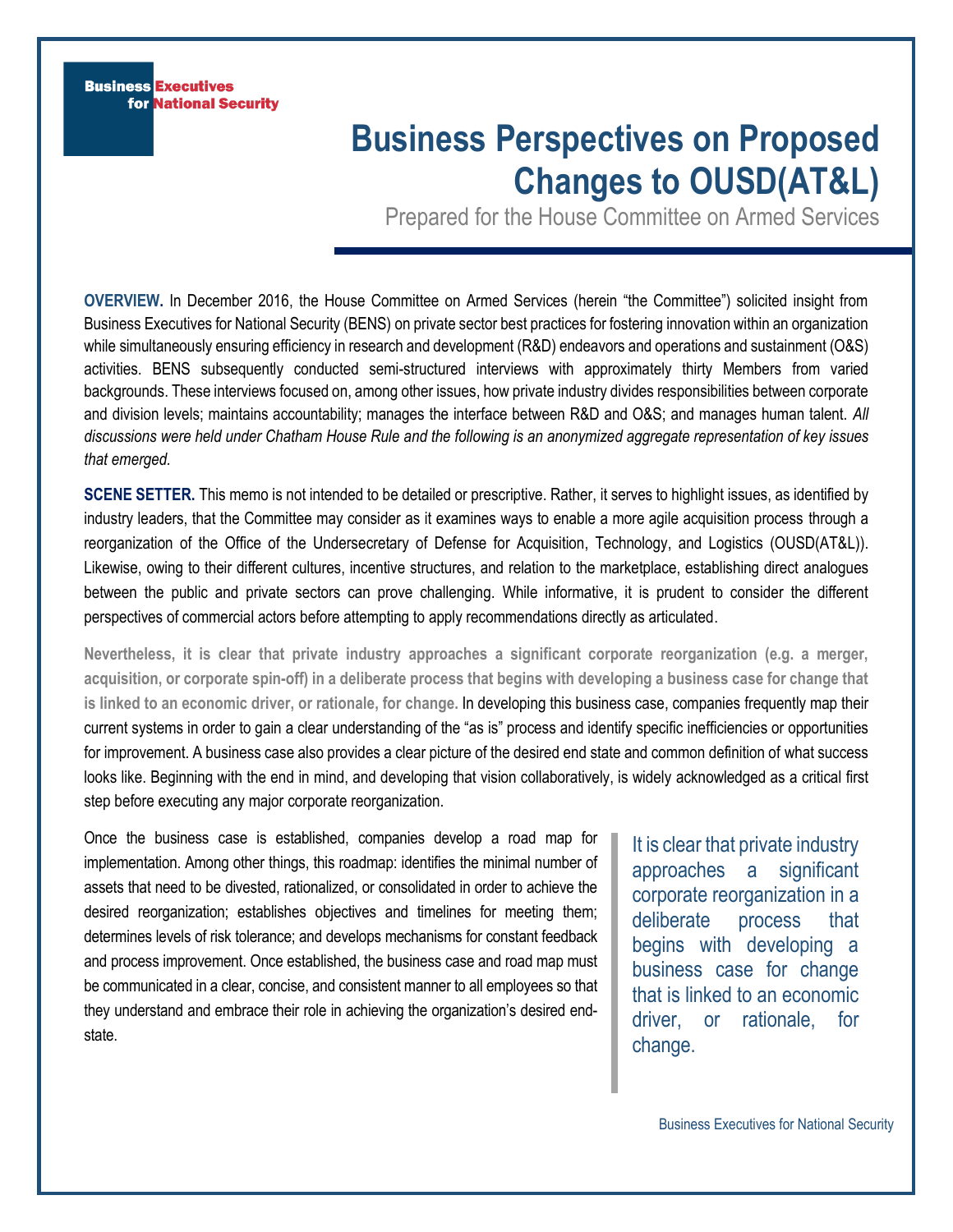**ISSUES TO CONSIDER.** The following themes emerged during conversations as keys to success in the private sector that could be informative for the OUSD(AT&L) reorganization.

## **LEADERSHIP**

A successful corporate reorganization requires attentive and deliberate leaders who are responsible for developing a business case for change and communicating it down through their organization. For the purposes of the Committee's request, there are two leadership issues worthy of consideration:

BENS stands ready to provide further assistance to the Committee to outline in greater detail the process by which many companies create business cases and associated roadmaps.

- **(1) Distinct levels of leadership**. In the corporate world, there are two distinct levels of leadership: the C-suite executive level and the Board of Directors level. The C-suite is responsible both for establishing an organization's mission, vision, and business case for change, as well as guiding its implementation throughout the organization. The Board of Directors advises the C-suite and provides oversight of corporate functions. This requires a collaborative relationship wherein each level of leadership shares a mutual definition of success, agrees on the type of data that will be used to measure progress toward that definition, and understands the acceptable levels of risk contained therein. Thus, for example, it may be prudent to not only encourage a risk-acceptant culture within the proposed Office of the Undersecretary of Defense for Research & Engineering, but to also foster a more risk-acceptant culture within the Committee.
- **(2) Unintended managerial responsibilities**. In the private sector, the C-suite executives are responsible for resolving disputes between different business units when they arise. In some organizations, this referee may be the chief operating officer, chief financial officer, or even the chief executive officer. In dividing OUSD(AT&L) into two separate undersecretaries, the Committee may consider which office will be responsible for resolving any disputes that may arise. As currently planned, this responsibility may fall to the Office of the Deputy Secretary, which may be the appropriate place but may also contribute to an unintended managerial responsibilities for that office.

#### **TALENT MANAGEMENT**

A successful corporate reorganization is dependent on making sure the correct people are in place to execute both the reorganization itself, as well as to maintain the new business units. For the purposes of the Committee's request, there are two talent management issues worth considering:

**(1) Processes and people**. Many of the most innovative firms rely on high-performing teams who understand and embrace their role in the organization, and are thus empowered to take risks and make the decisions necessary to achieve the overall mission. Creating these teams requires developing clear organizational processes that are implemented and continuously improved upon based on employee feedback. Organizations must also determine at what level key performance indicators (KPI) are established. If the KPI are established at too high a corporate level, it may be challenging for employees to understand how they can meaningfully contribute to the company's goal. Conversely, if the KPI are established at too low a level (e.g. the individual or team level) they can become detached from the company's overall goal, which can result in employees meeting their KPI but the company failing to achieve its overall goal. As important as it is to establish and continuously improve these processes, it is imperative this process is not emphasized at the expense of the company's human capital. Companies who successfully establish and enable an innovative and efficient organization do not view people as interchangeable parts in their process, but rather they focus on recruiting and cultivating talented employees.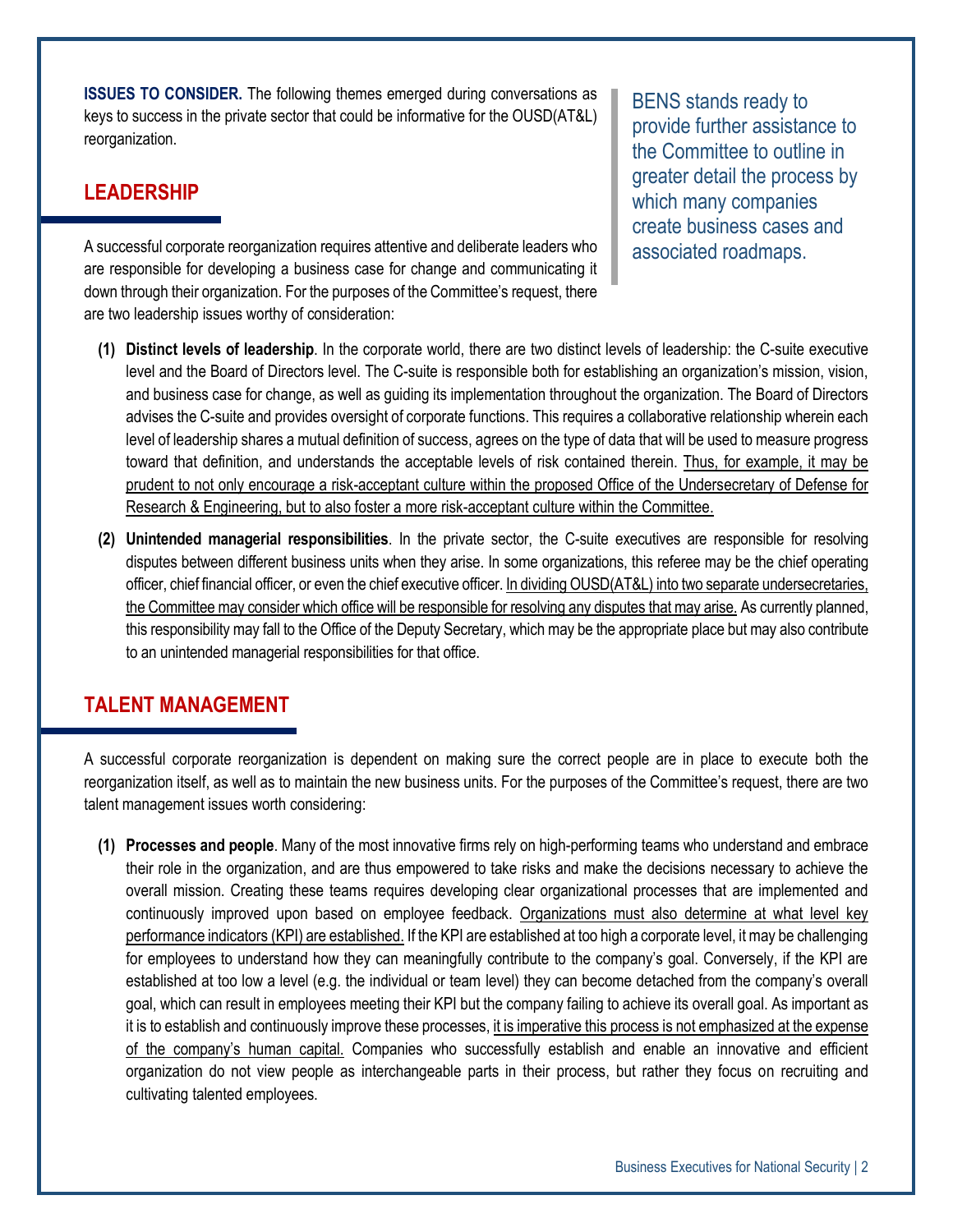Part of this leadership development includes tolerating bad decisions and learning from mistakes. Many companies encourage the quick, upward flow of bad news in order to remediate a situation and understand the root causes.

**(2) Reverse hierarchies.** In rapidly innovating industries, companies develop responsive feedback processes for lower-level or younger employees to inform larger corporate decisions. One BENS Member called this a "reverse hierarchy." These feedback loops can serve multiple purposes. First, the younger or lower-level employees may have better insight into how technology could be incorporated in a company's front-line functions. Second, in the case of the Department of Defense, large acquisition or development programs may take years and are often initiated to address a future capability. Therefore, it may be prudent to develop mechanisms that allow younger employees to inform the decision making process outside of the traditional requirements generation process, because they may be the ones responsible for fielding or maintaining the program years later.

#### **ACCOUNTABILITY AND DECISION MAKING**

While it is counterintuitive, large hierarchical organizations are often mired in bureaucracy and habit to the point that accountability and decision-making authority become opaque matters. Through the process of reorganization and beyond, it is important to identify not just the key decision points, but who (or what office) is specifically responsible for making those decisions.

**(1) Empowering lower levels**. The majority of BENS Members indicated that they emphasize empowering employees at the lower levels of their organization. The objective is to enable those individuals who are the closest to the product, mission, or customer to be able to make quick and responsible decisions as the conditions warrant them. In order to maintain oversight, some BENS Members indicated that they establish risk or resource thresholds under which employees are empowered to make

It is important not to emphasize the process at the expense of the company's human capital. Many companies do not view people as interchangeable parts in their process, but rather they focus on recruiting and cultivating talented employees.

decisions. As lower levels are empowered, it is also necessary to emphasize the development of capable middle managers. Part of this leadership development includes tolerating bad decisions and learning from mistakes. Many companies encourage, if not demand, the quick, upward flow of bad news in order to remediate a situation and understand the root causes. Likewise, it's equally important to understand the root causes of success, so that best practices may be recorded and scaled.

**(2) Attentive leadership**. As lower levels are empowered, it is important to maintain accountability throughout an organization. This requires attentive leadership. Many BENS Members indicated that at the executive level, it is important for leadership to hold their staff accountable. This can manifest as holding regular meetings to ask direct questions and taking deep dives into specific topics. As the Members indicated, if your team knows you are going to ask multiple in depth questions, it forces them to be prepared. However, this does not have to be a punitive exercise. People can be held accountable for the things they did well, and in those cases it is important to identify root causes of success so that they can be scaled and implemented elsewhere.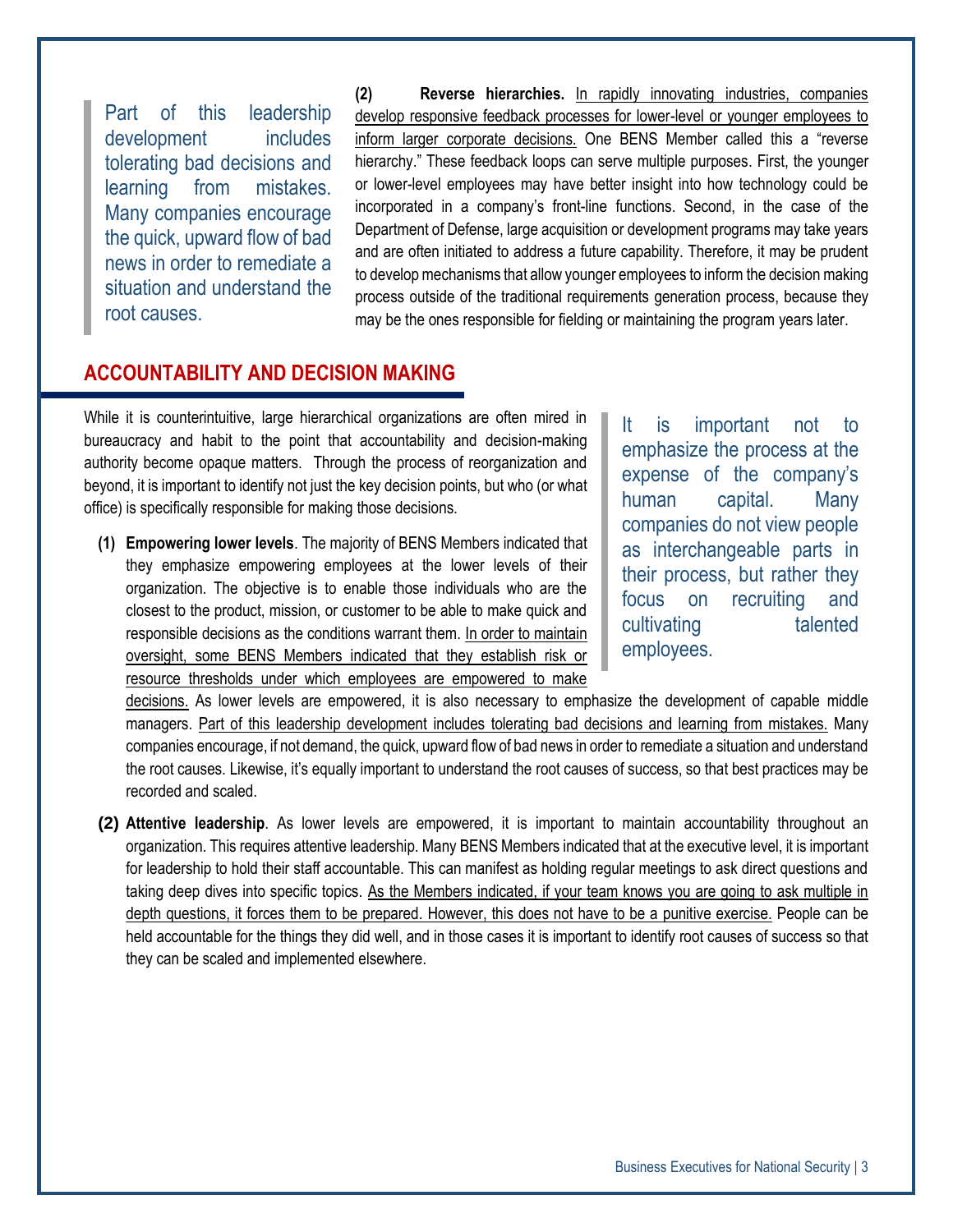#### **MARKET RESEARCH AND INSOURCING/OUTSOURCING DECISIONS**

Time is a valuable commodity in the private sector and speed to the market represents significant competitive advantage. With this motivation, the private sector invests heavily in agile, iterative design processes. Similarly, market research is viewed as a critical, enduring activity and not a just-in-time effort.

- **(1) Going to market & minimally acceptable products**. In the private sector, products are developed in response to current customer demands. For example, a product manager may conduct market/customer research (e.g. attending trade shows, conducting focus groups, online research) to understand what the customers *want* now and then work with the engineers to understand what can be built *now*. Ultimately, private companies go to market with a minimally acceptable product that addresses the primary needs of the consumer at that point in time. Thereafter, companies will solicit feedback from consumers and iterate new versions of the product. In the assessment of several BENS Members, some government acquisition projects can suffer from scope creep because the customers are left out of the decision-making process, or are several steps removed. By developing market requirements (what does the customer need), prioritizing those requirements, and going to market with a product that addresses the highest priorities, companies can reduce the cost, time, and risk associated with a longer-term research and development effort.
- **(2) Purchased research**. Companies must decide what research to outsource and what research to insource. Often, the scale of the business can influence that decision (e.g. a modest airline with a small fleet of 777s would probably not insource the maintenance), as can determining whether the product or service is core to the company's mission. In those cases where the scale does not warrant insourcing the R&D, companies can purchase research from commercially available sources, which can reduce the risk of developing it internally. In essence, many companies do not evaluate whether they are able to build a product or system, rather they consider the time to market and whether that product or system can be acquired or adapted at lower cost, less risk, and shorter time to market.

Many companies use commercial off the shelf technologies and create customized add-ons for specific clients or tasks. This is frequently cheaper than developing a one-off solution (e.g. software platform) and can be easily upgraded. As several BENS Members observed, however, in the defense space larger prime contractors—who are essentially system integrators—do not have incentives to use off the shelf solutions. In all cases, once a decision is made whether to insource or outsource R&D, that decision is periodically reviewed and reassessed in light of changing information.

#### **MANAGING INTERFACES**

In the defense acquisition space, there is such a thing as the "valley of death." This is the moment in a product lifecycle when it should move from the R&D process, to become a program of record. Unfortunately, this is when programs are most vulnerable given a frequent inability to obtain funds for proper acquisition. Care should be taken that an additional "valley of death" is not created with the pending AT&L reorganization.

**(1) Embedding R&D within a transparent process**. In private industry, decisions regarding R&D investments are not made in a vacuum. It would be short-sighted to have engineers make decisions without input from the

Ultimately, private companies go to market with a minimally acceptable product that addresses the primary needs of the consumer at that point in time.

finance department, supply chain managers, manufacturers, etc. Therefore, O&S, as well as representatives from other business units, are brought into the process early to provide their perspective. These cross-functional teams are formed at the corporate level and evaluate all programs early in the development process. Companies achieve this by developing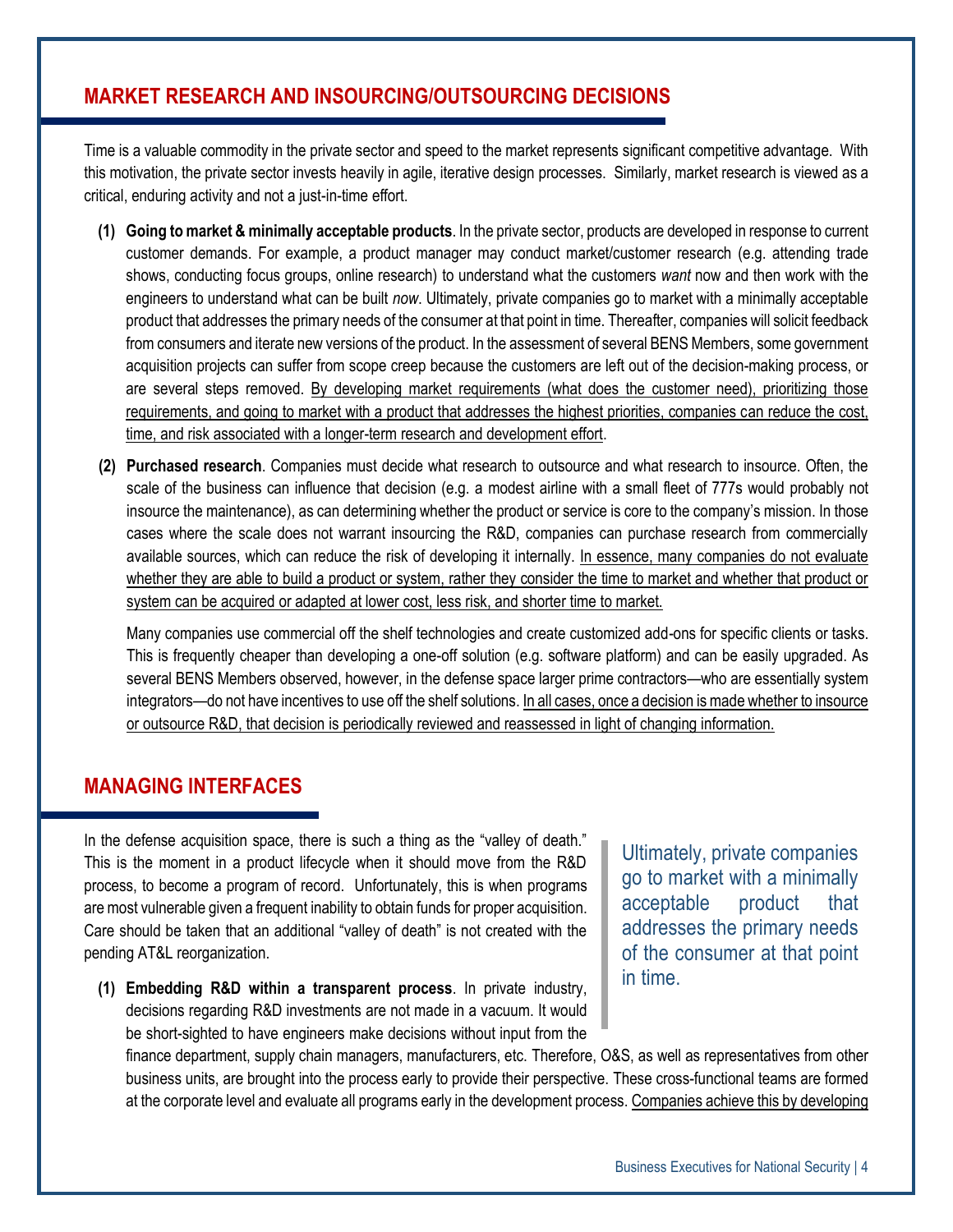strong, transparent processes to manage the interface between R&D and O&S. These processes do not stifle innovative thinking, but do account for the myriad stakeholders who are involved in R&D decisions.

Managing the interface between R&D and O&S also requires defining the type of research that is being undertaken. Applied R&D is very different from long-term or "blue skies" R&D. Companies must decide when to make incremental improvements or take transformational leaps. They do this by collecting information on various factors, including: the current market conditions; current customer demands vs. projected customer demands; the state of the competition; etc. Some companies have a head of strategy, who is responsible for long-term R&D, and a head of business development, who is focused on shorter-term practical ventures. In all cases, there must be a clearly defined relationship between R&D, O&S (and even S&T), and how they nest within a corporate strategy.

It would be short-sighted to have engineers make decisions without input from the finance department, supply chain managers, or manufacturers.

**(2) Product Champions**. Successfully transferring a product from research to operations is a critical juncture that can determine the long-term viability of the product. Accordingly, some companies will detail one employee or a small team of employees to transition technology from the research phase to the maintenance phase. If this doesn't happen, companies risk transferring technology without the institutional knowledge that went into developing it. Companies often find "champions" for projects who are responsible for shepherding the product through development and helping to transfer it to operations and production. Often, if a product doesn't have a champion it won't be approved.

## **DATA, METRICS, AND EVALUATION**

Data without purpose or relevance is immaterial. It is important in any undertaking to determine what information is valuable in the process of making identified decisions, and subsequently take steps to collect that information in an efficient manner. Often organizations record different information than what the culture values, and this has the potential to be detrimental in the long run.

**(1) Agreement on data**. Organizational agreement on data is rooted in a company-wide understanding of how data feeds into the metrics used to evaluate progress toward the overall business mission. A company generally charts major initiatives, organizes them into goals, objectives, and

#### Predictive data was highlighted as a method to determine lifecycle costs.

milestones, and then picks a set of metrics by which to measure the company's effectiveness in meeting the initiative over time. The process of developing this is often overseen by a steering committee and is regularly reviewed by all levels of leadership. Reporting is key, and is facilitated from bottom to top. BENS Members cited financial data, time, KPI, market demand, manufacturing or asset base assumptions, investment performance, and employee surveys as key data points. Customer feedback is also incorporated into future planning. Predictive data was highlighted as a method to determine lifecycle costs. For example, the airline industry predicts maintenance through consistent data collection, which ultimately lowers the cost of flying.

- **(2) Data governance**. In the private sector there are clear data governance processes which inform how data is collected and used. Importantly, these processes are not static, but are constantly reevaluated and continuously improved to ensure that the data being collected is valid, is collected and recorded in a meaningful manner, and feeds into clearly defined objectives. Based on BENS Member feedback, in general there are five aspects of data governance:
	- Clear uses for data are established and linked to metrics, which are driven by business goals and used to establish benchmarks.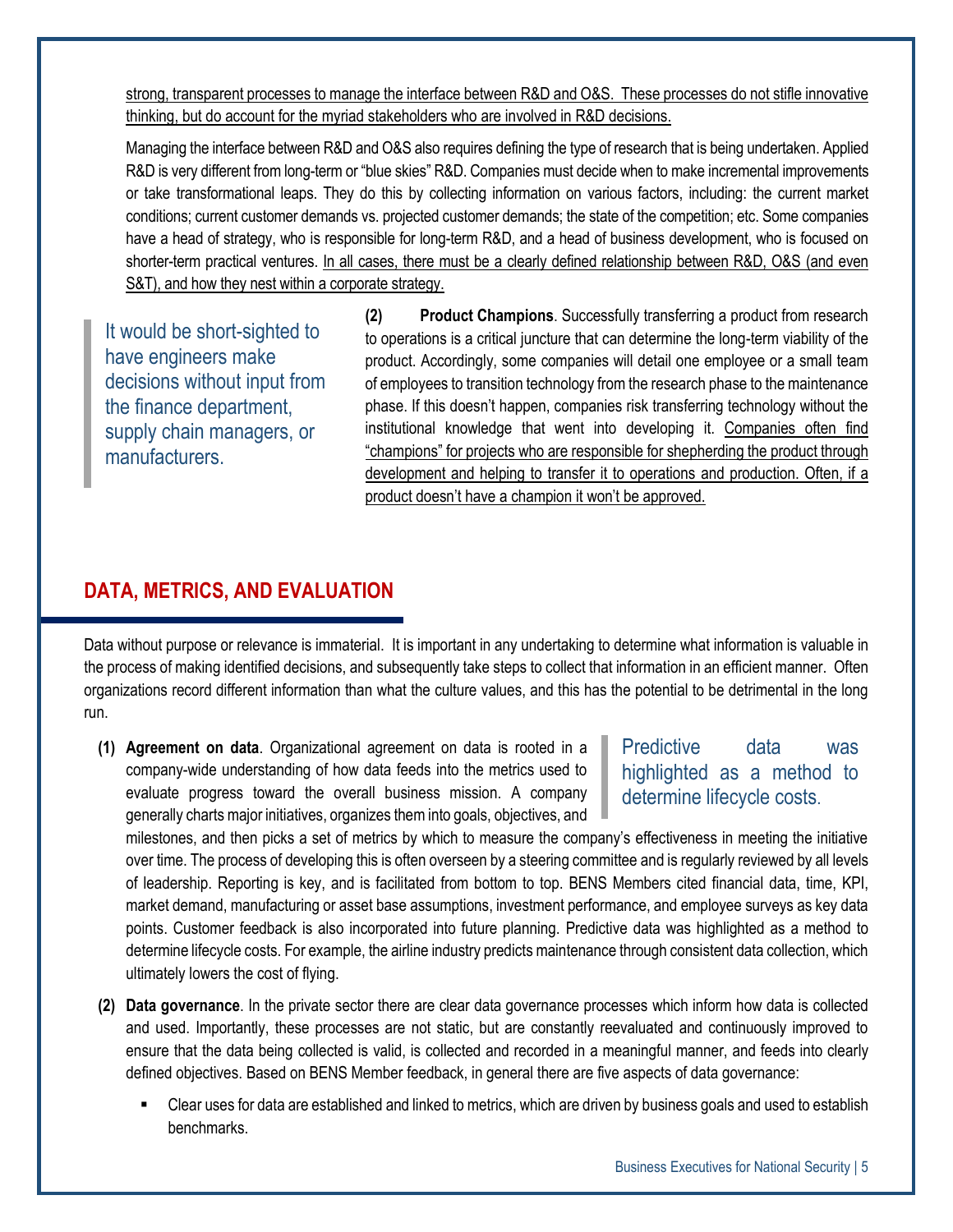- **These metrics are transparent and agreed to throughout the organization. The reason that each data point is** collected is clearly articulated through written protocol.
- IT departments are frequently responsible for the storage, protection, security, and availability of data.
- Data is kept consistent, frequently through the use of data governance committees, and is reviewed regularly. This constant evaluation ensure that the data being collected remains valid and linked to meaningful objectives.
- **-** Reports are often validated by field experts and market researchers to avoid misinterpretation.